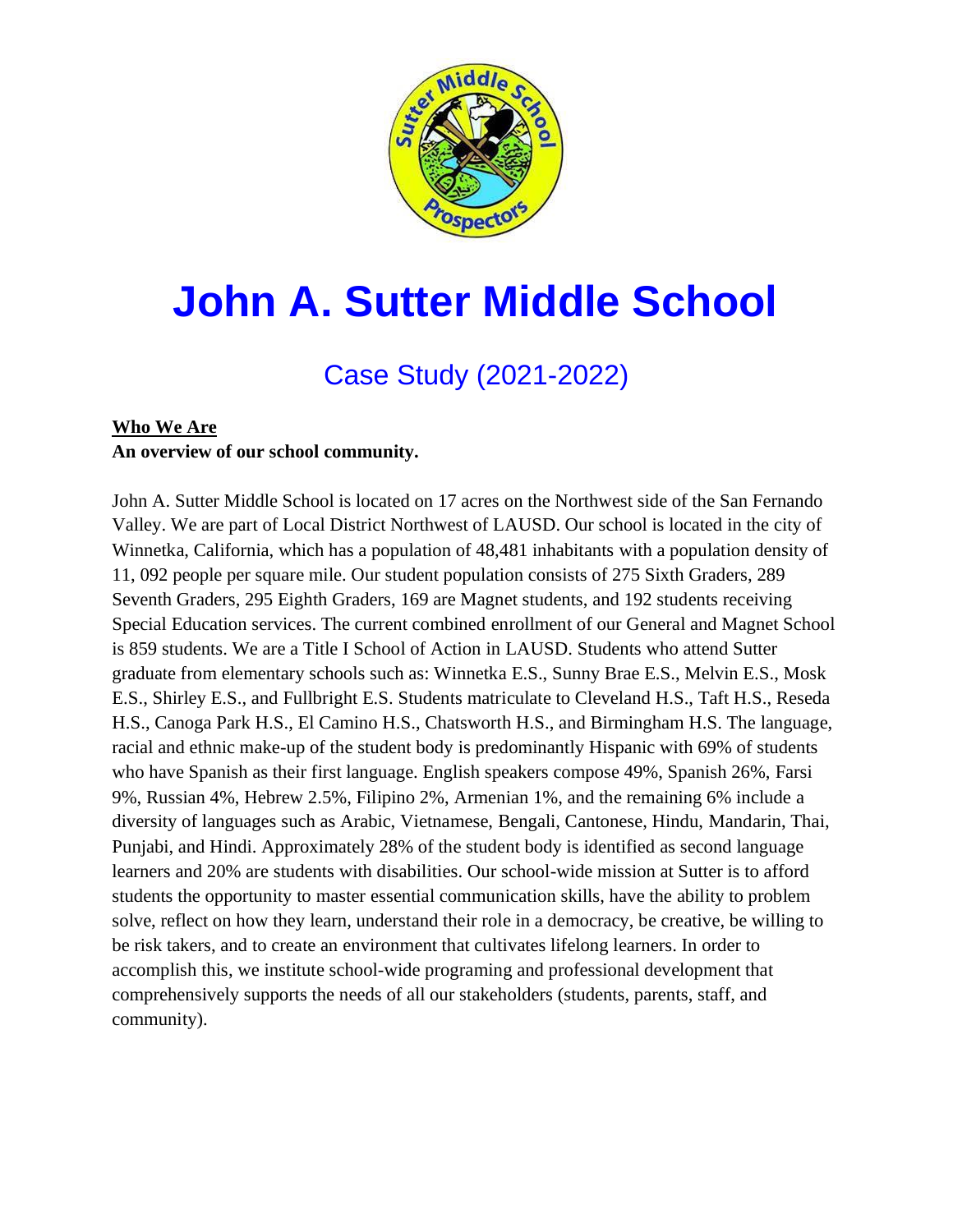# **Purpose What is the Quaglia Institute for School Voice and Aspirations?**

We continued our partnership with the Quaglia Institute for School Voice and Aspirations (QISVA) in the 2021-2022 school year. This approach is centered around the idea that students who have a voice and believe in themselves will be actively engaged in their learning leading to increased academic motivation, achievement, and post-secondary success. When students feel a sense of purpose and belonging, they are more likely to develop high aspirations, uplift community pride, and cultivate a campus of trust and respect.

When students have a voice they are...

- 3X more likely to experience Self-Worth in school.
- 5X more likely to experience Engagement in school.
- 5X more likely to experience Purpose in school.

Our partnership grants school-wide access to Student Voice Surveys including a schoolwide survey and the iKnow My Class Survey administered at the individual classroom level. These surveys place an emphasis on voice and are user-friendly tools for the educators at our campus. At our site the surveys function as a pedagogical approach, a community-building activity, and a classroom management/ positive-behavior/ implementation-strategies tier-1 approach. Looking at the survey data in partnership with students lets our staff decenter themselves as educators and support classroom space rooted in trust and respect. It is a tool for relationship building, differentiation, and serves as an ongoing assessment of students' perceptions of the classroom and their role and expectations for learning and engagement in a course.

#### **Implementation**

## **School-wide programs influenced and guided by the Quaglia Institute for School Voice & Aspirations framework that we used this year.**

Training on how to meaningfully implement the Student Voice Surveys is just one component of the comprehensive support the Quaglia Institute offers to our school. During the 2021-2002 school year there were multiple programming decisions made with the Quaglia Institute's Aspirations Framework in mind as we work to implement the following Conditions as part of our "way of being" at Sutter.

| <b>Self-Worth</b>              | <b>Engagement</b>                 | <b>Purpose</b>                         |
|--------------------------------|-----------------------------------|----------------------------------------|
| <b>Belonging</b>               | <b>Fun &amp; Excitement</b>       | <b>Leadership &amp; Responsibility</b> |
| <b>Heroes</b>                  | <b>Curiosity &amp; Creativity</b> | <b>Confidence to Take Action</b>       |
| <b>Sense of Accomplishment</b> | <b>Spirit of Adventure</b>        |                                        |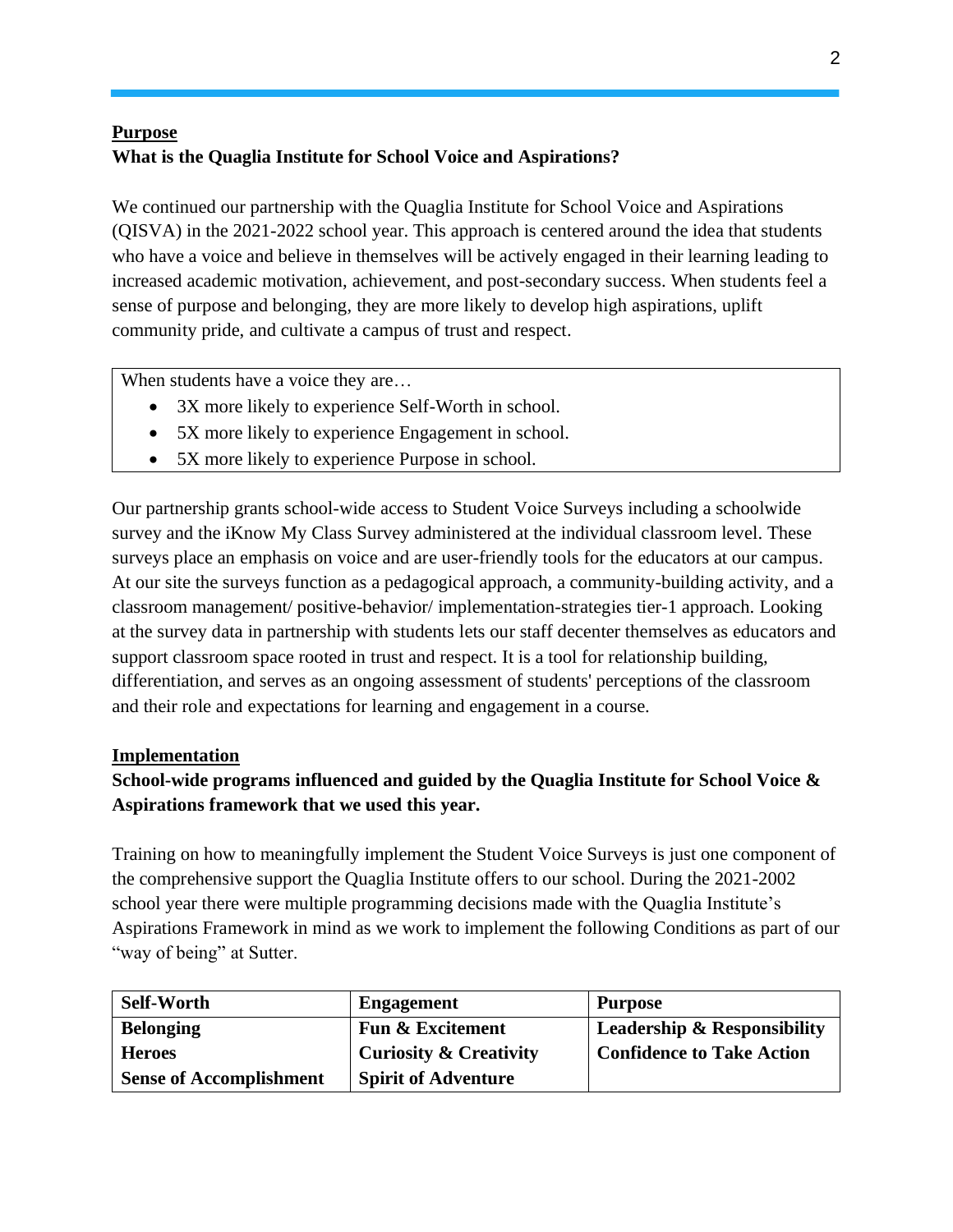#### *Student-Led Clubs*

One of our highlights this year was the development and implementation of student-led clubs. A variety of clubs were developed by and offered to all students. Throughout the year there was an explicit focus on the Condition of Belonging**.** Belonging, to Sutter, means placing an importance on an overall sense of well-being and social engagement; creating an environment where all students know they belong to the school community, while also being celebrated as an important individual within the larger community. The idea is that this helps to develop a strong collegial working environment for all staff and students in partnership with one another. Throughout the year, Sutter students and staff expressed how membership in clubs fostered a sense of belonging.



Key to our program's success was our student-centered approach. Students created, facilitated, and promoted their clubs. Throughout the year, students would meet once a week in a teachers/sponsor's room. View a student created flyer for the various clubs offered at school [here.](https://drive.google.com/file/d/1qm-qY1bxRk-Lg5WdCZqyGKMGeaxmM6ny/view) Look at pictures and videos of our wildly successful [club-rush day.](https://drive.google.com/drive/folders/1rCUHdBnHFiAICintjNGq74zmh-cIoS7k) This [video](https://drive.google.com/file/d/1JNvQ0WlfDflrveHgtngB56rIqyQZg7K9/view?usp=sharing) shows "Sutter's Spring Club Rush" on the quad.

"Drama club is for people who like acting, singing, dancing, and like to express themselves in acting. The goals for our club are for us to have fun and to find and express ourselves in acting so we can learn about each other. The purpose of this club is for kids who like to dance to be able to come and feel free to be themselves because it is a way to relax and relieve stress. I also think that the kids that want to learn how to dance can learn in the club." -Sutter Student

#### *Connecting Cultures Mobile Museum*

In May our history department and teacher-librarian collaborated to bring the Connecting Cultures Mobile Museum experience to our school. This experience fostered *Curiosity & Creativity,* which is another Condition in the Aspirations Framework. We implemented this project because it promoted questioning, problem solving, innovation, and creative exploration. This programming was a way to sustain student and teacher engagement and aligns with our school-wide vision; a vision in which we see ourselves as world citizens and lifelong learners.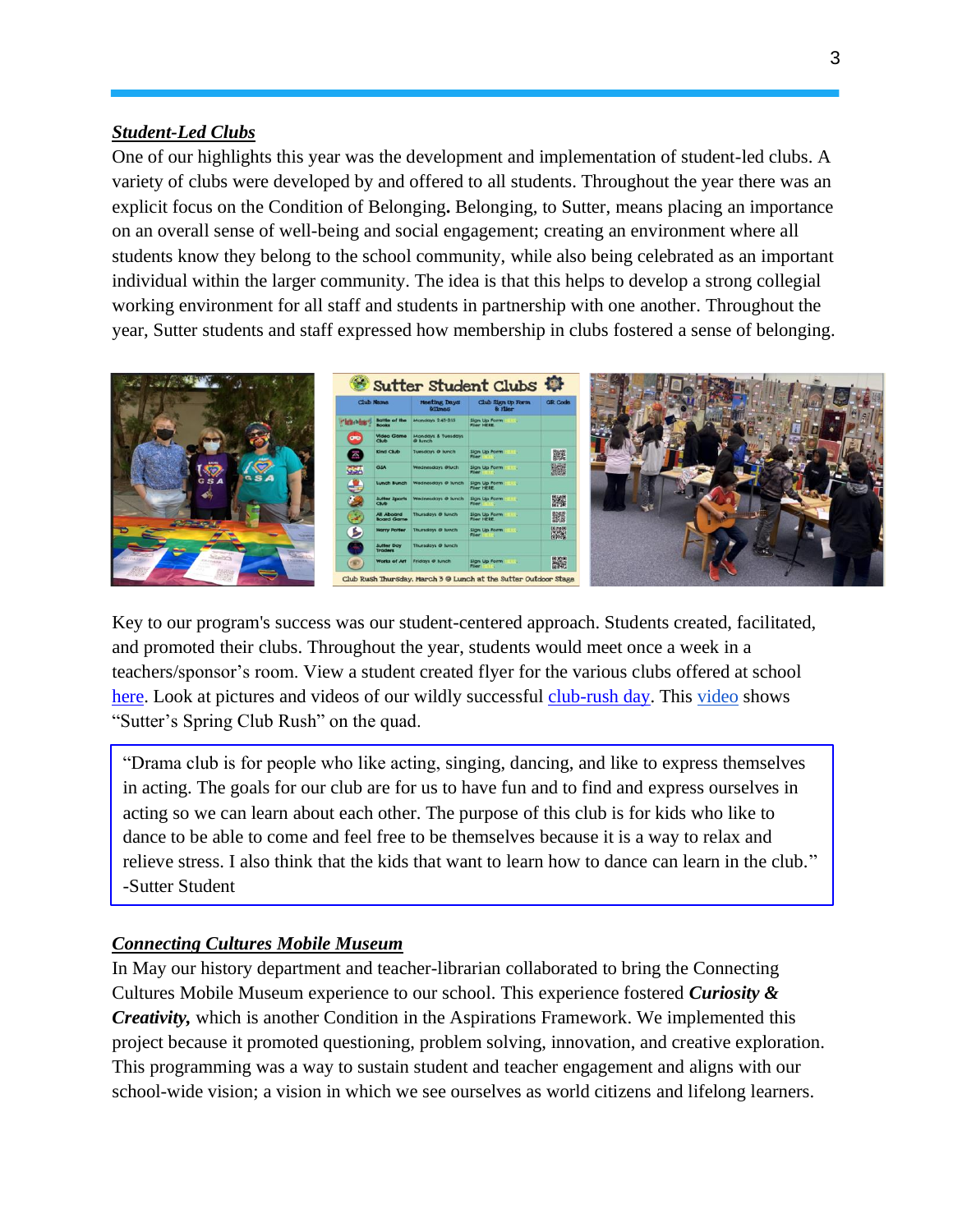The exhibit we explored was entitled "spiritual connections." [Click here](https://docs.google.com/presentation/d/16a7jC3ZXYPRdaOO2oWcryxYUJFEeWS5FMdg6rjiUX0E/edit#slide=id.g12e66547868_0_56) to view the presentation.

"Throughout the entire year in 7th grade we studied world history during the early modern era. Each civilization we analyze has some form of spirituality. Religion gives people a sense of purpose and has been one of the most powerful forces in human history. Religious tolerance is important and one way we can do that is by looking at religions of the world. Exploring the artifacts displayed in the museum exhibit allows students to comprehend how religion plays a role in the cultural identities of people all over the world, and allows them to practice not judging others based on their beliefs."

-Jordan Dominguez, History Teacher

#### *Focus Groups*

Based on the data that we received from the Student Voice surveys, we developed five questions to ask students in a series of focus groups so that we could learn more about their perspectives and engage them as partners in the improvement process. Students at Sutter Middle School were chosen at random, by each grade-level and were given the opportunity to participate in the focus groups.

Students were asked open ended questions in focus groups based on the following data points from the Student Voice Survey administered in April 2022:

- 1. 54% believe school is a welcoming and friendly place.
- 2. 87% agreed that it is my responsibility to make sure I am learning and 82% said they know what they need to do to be successful in school. (But majority of grades do not reflect this.)
- 3. 36% believe they are a valued member of the school community.
- 4. 34% agree that students respect each other.
- 5. 49% said they are proud of their school.

Commonalities that the students shared across all grade levels included the following: Sutter should showcase more cultural diversity; the average students do not get recognized; adults need to pay attention more to the students; and adults need to deescalate and address negative student behavior. These are all areas we will be working to improve moving forward in partnership with students as we continue to listen to, learn from, and lead with students.

#### *Sutter Takes 20*

Sutter Takes 20 is our weekly webinar assembly originally designed to connect students' school wide during distance learning. We continued this format as we returned to in-person instruction. In weekly installments Sutter family members make important school announcements, recognize and acknowledge student and staff achievements, and engage students in digital literacy or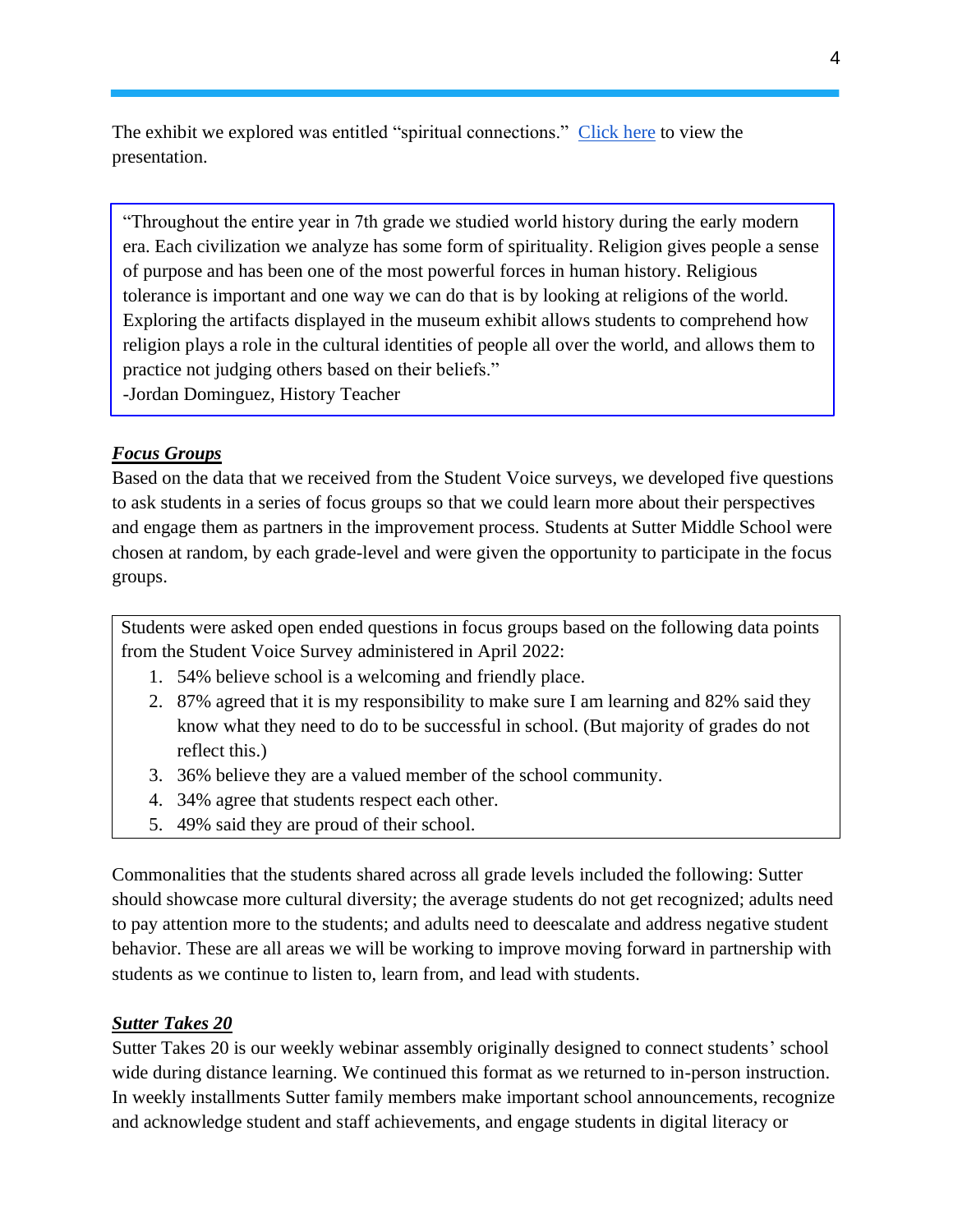social-emotional learning themed lessons. View a sample webinar at **Sutter Takes 20: Tuesday**, [August 31, 2022 with special guest, Dr. Lisa Lande](https://docs.google.com/presentation/d/1qEe6JvIsrlKOcsbr0VTazKEHxj9HgwolO1xiG7x-QiI/edit?usp=sharing)

#### **Analysis of Current Data**

**What our current data shows and goals for the 2022-2023 school year.**

The data from the 2021-2022 highlights strengths and areas for growth. 623 students took the Student Voice Survey. Sutter saw significant growth on majority of the survey statements between 2019 and 2021, but after the challenging year of transition back to in-person learning saw an overall decline in student perceptions on the survey. It is important to celebrate the growth that had been made and recognize that with focused and intentional work as a school community, we can return to a growth trajectory. The following are three areas that saw a decline between 2021 and 2022 that Sutter will be focusing on improving during the upcoming school year.

*School is a welcoming and friendly place*. 339 students agreed that school was a welcoming place and friendly place, 182 were undecided, and 102 students disagreed. A goal for the next survey is an overall increase in students experiencing school as a welcoming and friendly place where they know they belong. We will be working with students to create a positive and exciting experience for students when they return to campus in the fall and sustain that culture all year long.

*I am a valued member of my school community.* 218 students agreed that they are a valued member of the school community with this statement, thanks to the dedicated students, educators, administrators and staff members at Sutter. However, 292 students were undecided, and 98 students disagreed with the statement. This is a significant number of students that need to know they are valued, and our goal is to make sure ALL students feel a sense of community at Sutter and know how truly important they are. As a team we will continue to discuss best practices to engage students, teachers, and families to become active members of our school community and cultivate a shared sense of belonging for all.

*I know what I need to do to be successful in my classes*. 493 students agreed with this statement, 92 students were undecided, and 15 disagreed. This is an opportunity to celebrate our hard work to increase clarity for students on success criteria and supporting students in taking a greater level of responsibility for their learning. We will continue to stive for ALL students knowing what they need to do to be successful and translating that knowledge into action.

The following graphs show the data from both 2021 and 2022 for the three Student Voice Survey statements discussed above.